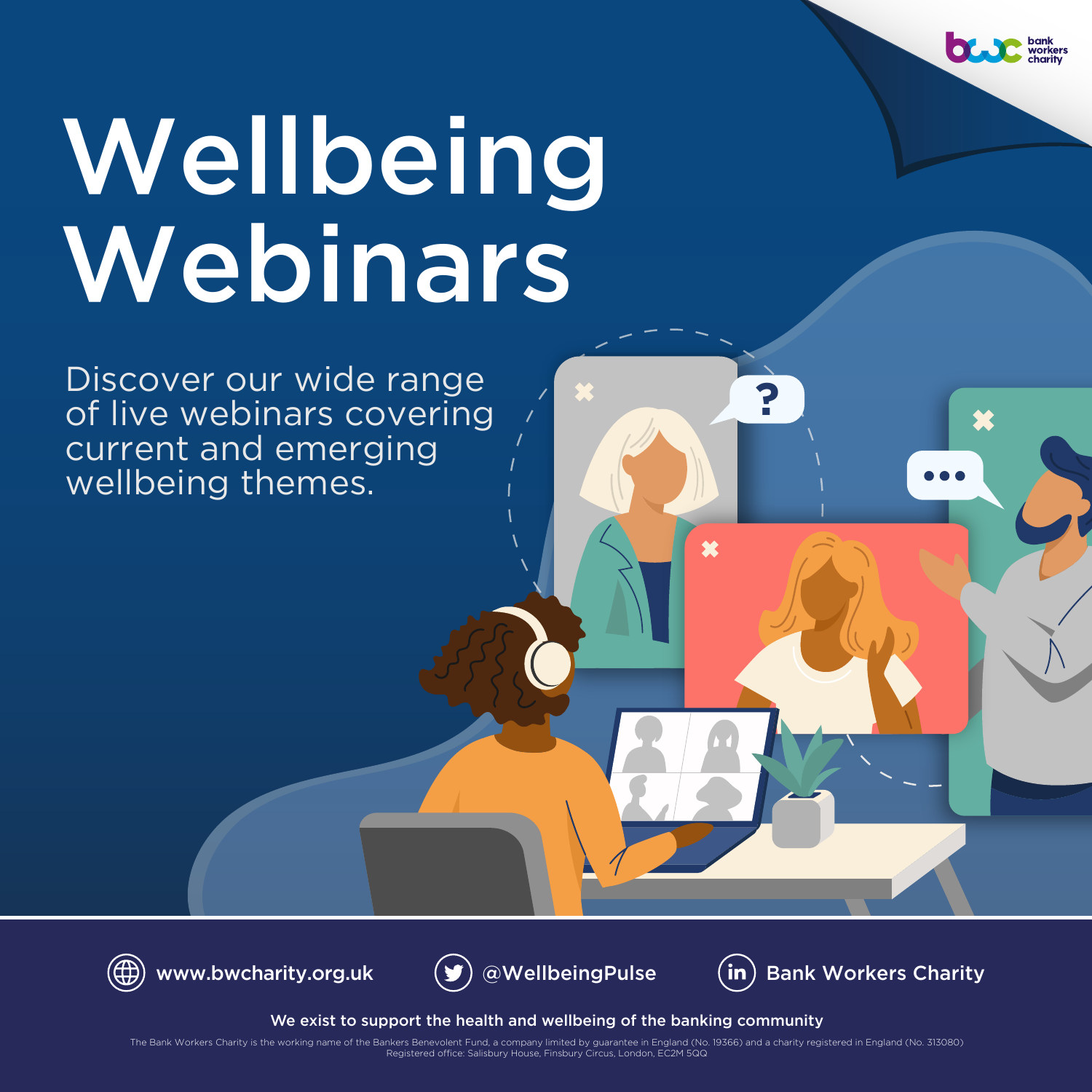## <span id="page-1-0"></span>**Contents**

### *Jump to a section*

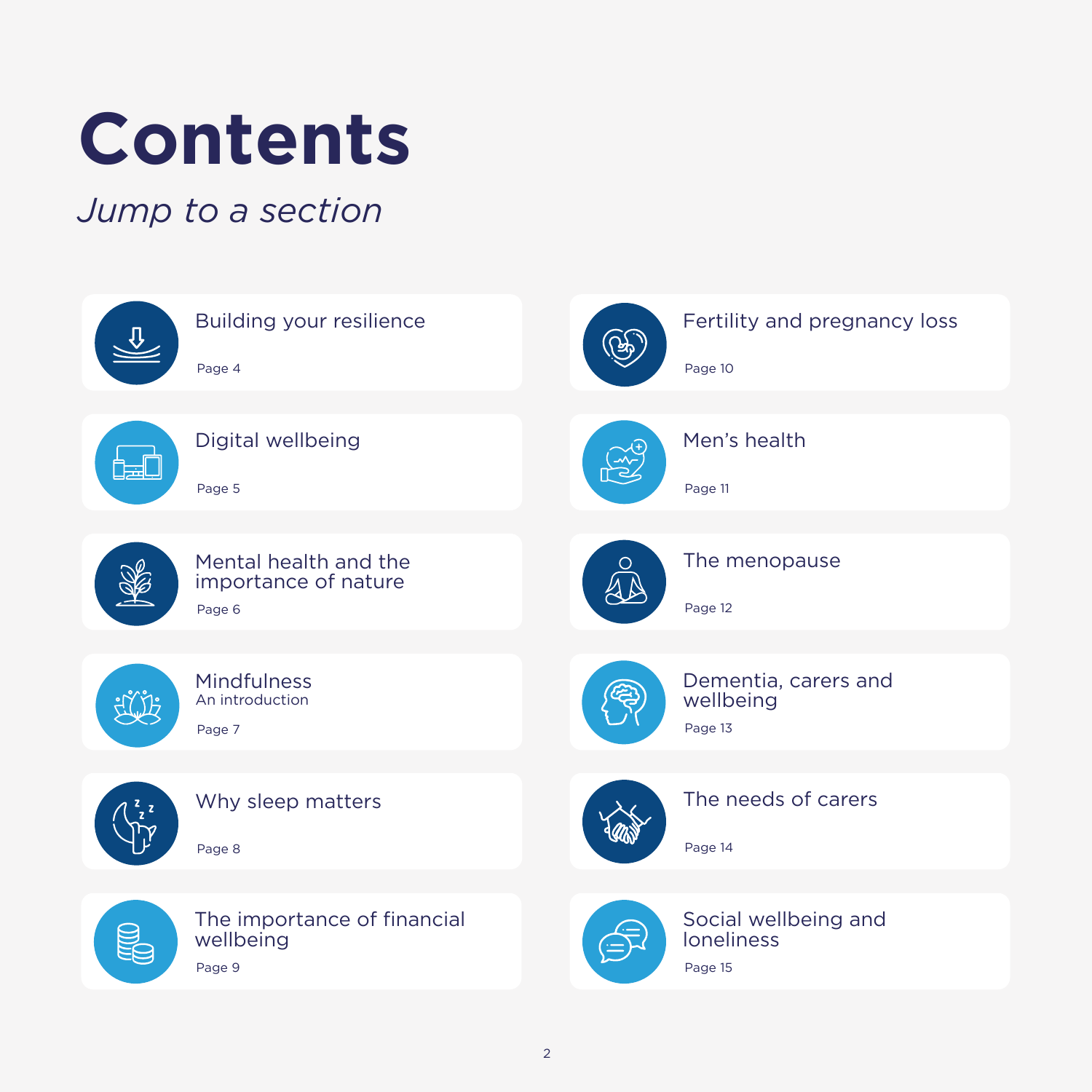### *...continued*



#### Understanding grief and [supporting bereaved colleagues](#page-15-0) Page 16



### [Wellbeing for working parents](#page-22-0)

Page 23



#### Back to the office [Managing anxiety and making a safe return](#page-16-0)

[Positive mental health at work](#page-17-0)

Page 17

Page 18





### [The importance of taking](#page-18-0)  a break

Page 19



### [Understanding and managing](#page-19-0) burnout

Page 20



[Children and young people's](#page-20-0)  mental health Page 21



[Understanding teenage](#page-21-0)  behaviours Page 22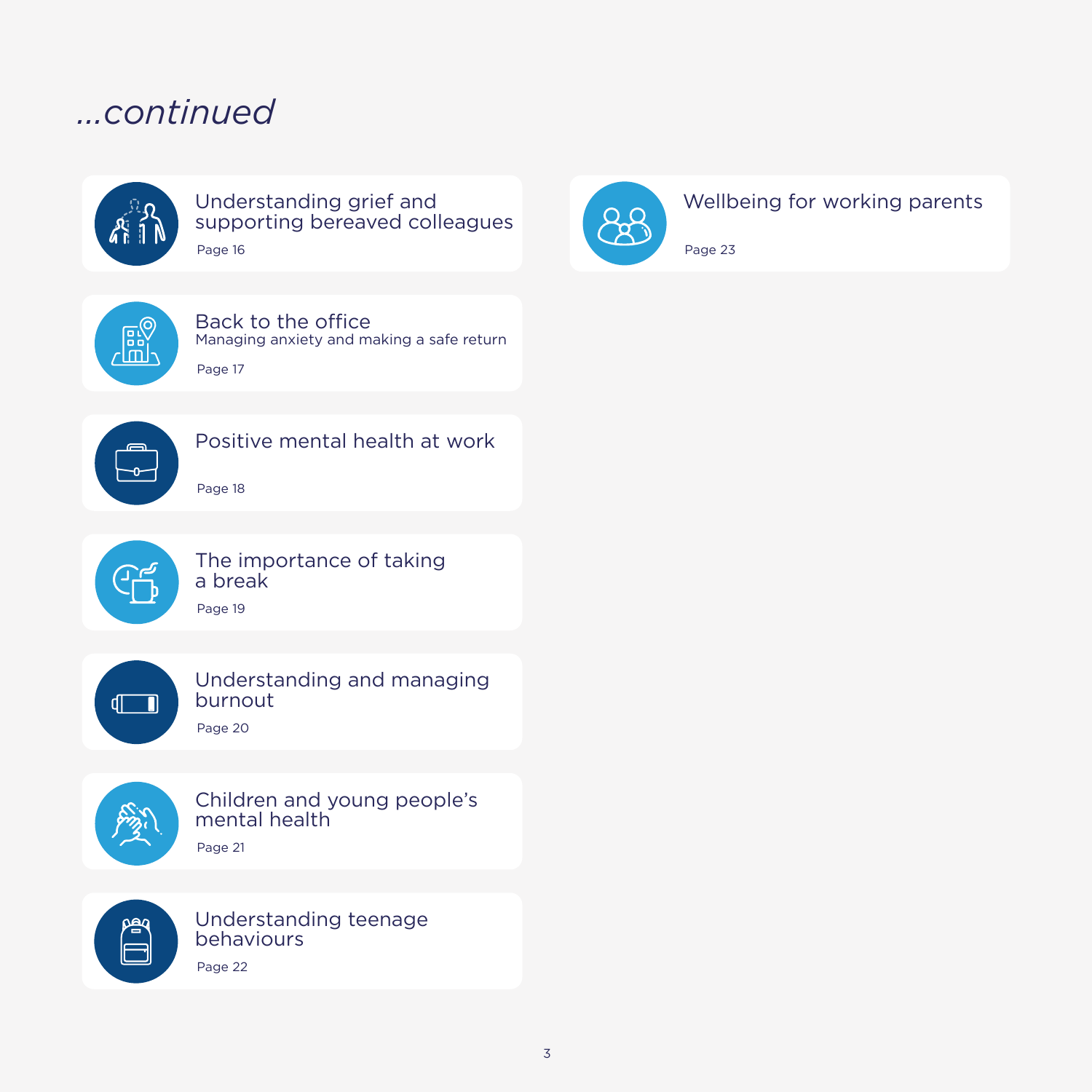<span id="page-3-0"></span>

## **Building your resilience**

### Webinar overview Content

- What is resilience?
- The building blocks of resilience
- Why resilience is so important
- What is stress and is it harmful?
- Workplace triggers of stress
- How to build your resilience

Technological developments and lifestyle changes over the last 50 years, mean we live in a world that has never been so complex.

Most of us are contending with the difficult task of achieving a favourable work-life balance. On the one hand, we have demanding jobs within constantly changing organisations, whilst on the other, we're grappling with the complications of busy personal lives. And for many of us one of the biggest challenges is caring. With life expectancy far higher than it once was, more people than ever find themselves 'sandwich generation carers' with caring responsibilities at both ends of the age spectrum.

To cope with the stresses that such complex lives produce, it's vital to work on our resilience.

This webinar looks at the different ways we can be affected by stress, particularly in the workplace, and explores how a better understanding of our resilience can help us withstand the pressures we face across the different areas of our lives.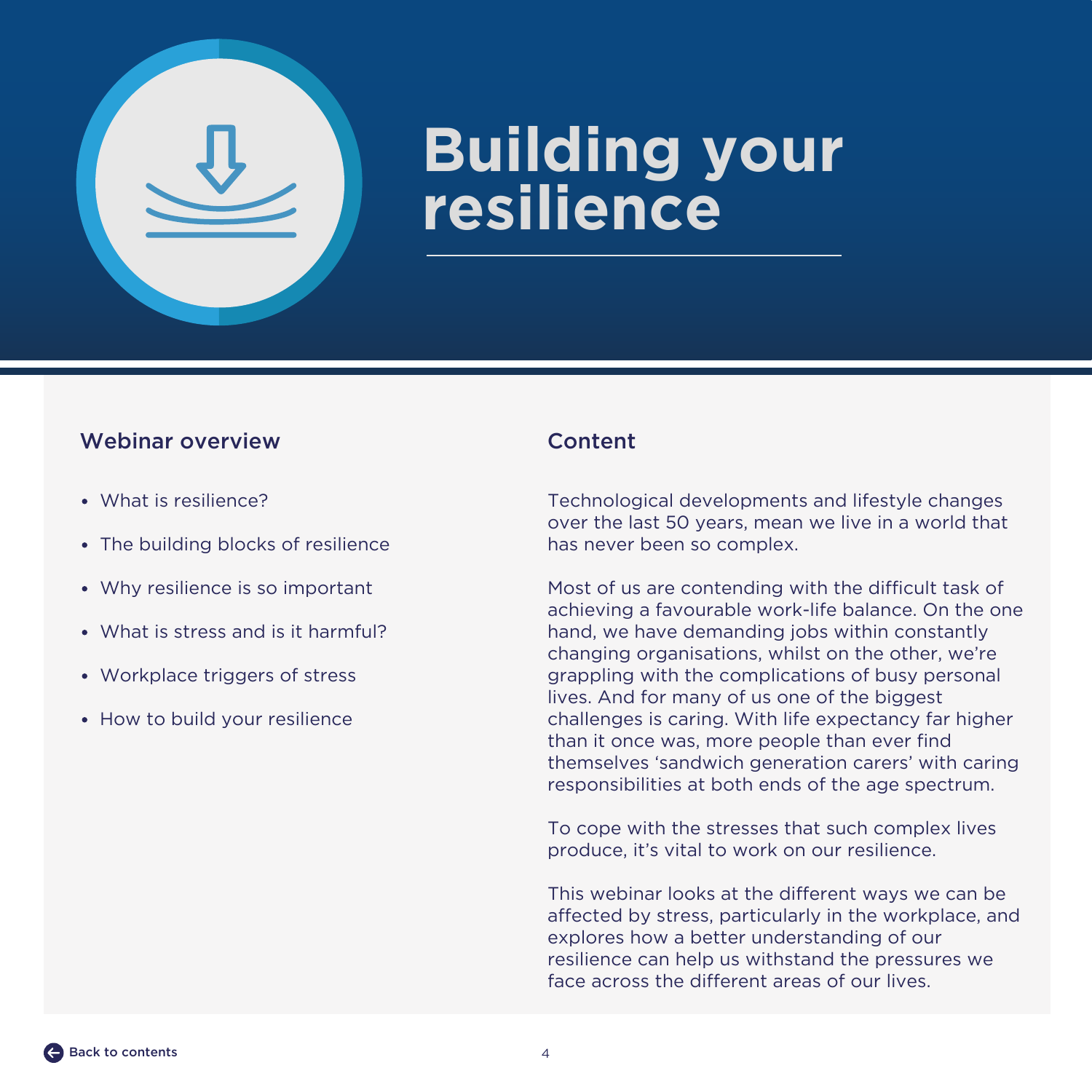<span id="page-4-0"></span>

## **Digital wellbeing**

### Webinar overview Content

- The digital landscape and how it has transformed our lives at home and at work
- Digital technology the benefits
- Are we addicted to our devices?
- What the research tells us about the impact of digital devices on wellbeing
- Getting the balance right the importance of face-to-face/personal interactions
- The impact of social media
- Taking a break from devices
- Rebalancing our digital behaviours

We live in a highly connected world and in our work and personal lives, we have seen huge benefits from the use of digital technology.

However, at times there can be a downside. Many psychologists are beginning to think our over-connectedness is having a detrimental impact on our health and wellbeing.

This webinar explores these issues, recognising the benefits technology brings but identifying steps we can take to achieve a healthy balance in the use of our devices.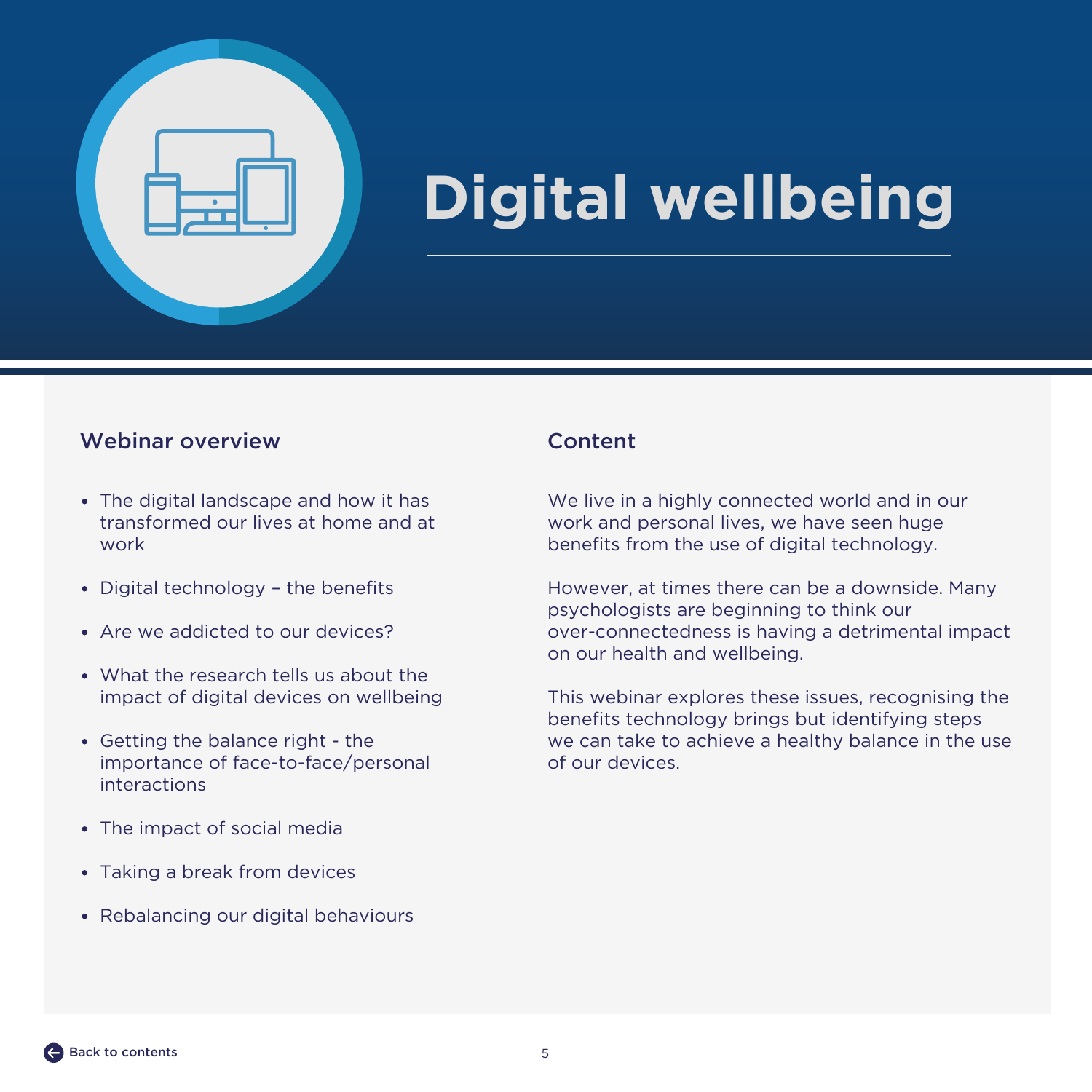<span id="page-5-0"></span>

## **Mental health and the importance of nature**

### Webinar overview Content

- What is good mental health?
- Our mental health during the pandemic
- Biophilia our connection with nature
- How nature boosts our wellbeing
- Mental health and the importance of nature
- The benefits of natural workspaces

Over the last couple of years, large numbers of people have seen their mental health negatively impacted by issues and fears associated with the pandemic. A saving grace for many has been a reconnection with nature, particularly during the first lockdown, when, in the absence of traffic and aircraft, birdsong could be heard once more.

Walks in the countryside or in the wide-open spaces of urban parks, have been a lifeline for many, when other forms of activity were denied to them.

Connecting with nature brings huge wellbeing benefits, especially for our mental health. This webinar explores those benefits and looks at how we can incorporate nature into our daily routines. It also looks at the ways, both large and small, that businesses have introduced principles of natural design into the workplace environment.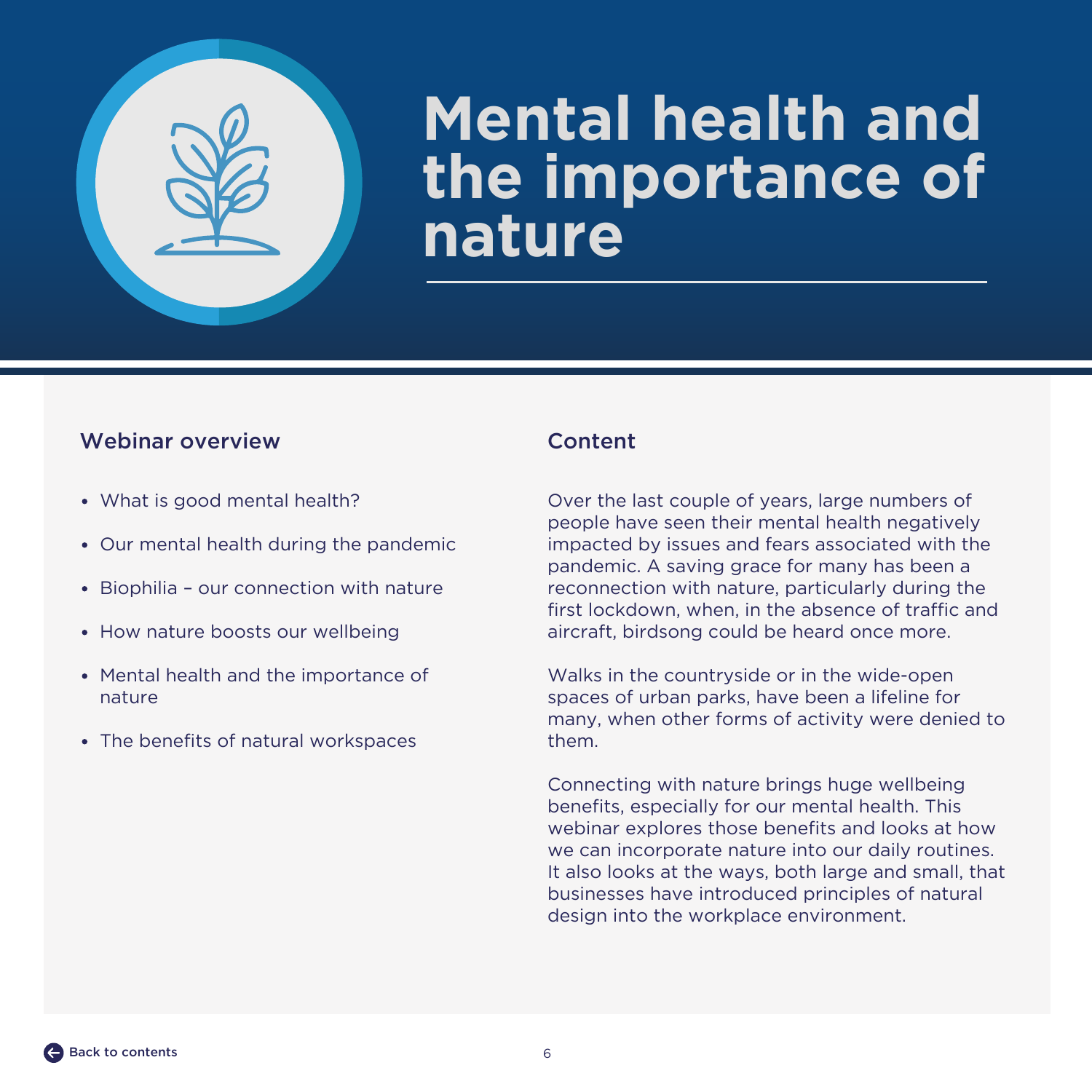<span id="page-6-0"></span>

## **Mindfulness** An introduction

### Webinar overview Content

- What is Mindfulness?
- Its growth in popularity
- The science behind it
- The arrival and growth of mindfulness in the workplace
- An 8-minute mindfulness practice led by an experienced practitioner

Over the last 10 years, the meditation practice called mindfulness has surged in popularity with millions of people in the UK practising it on a daily basis.

This webinar explores the reasons for its success and looks at how it has come to be recommended as a treatment for a range of different health conditions.

The webinar includes an 8-minute mindfulness practice to allow participants to experience mindfulness at first hand.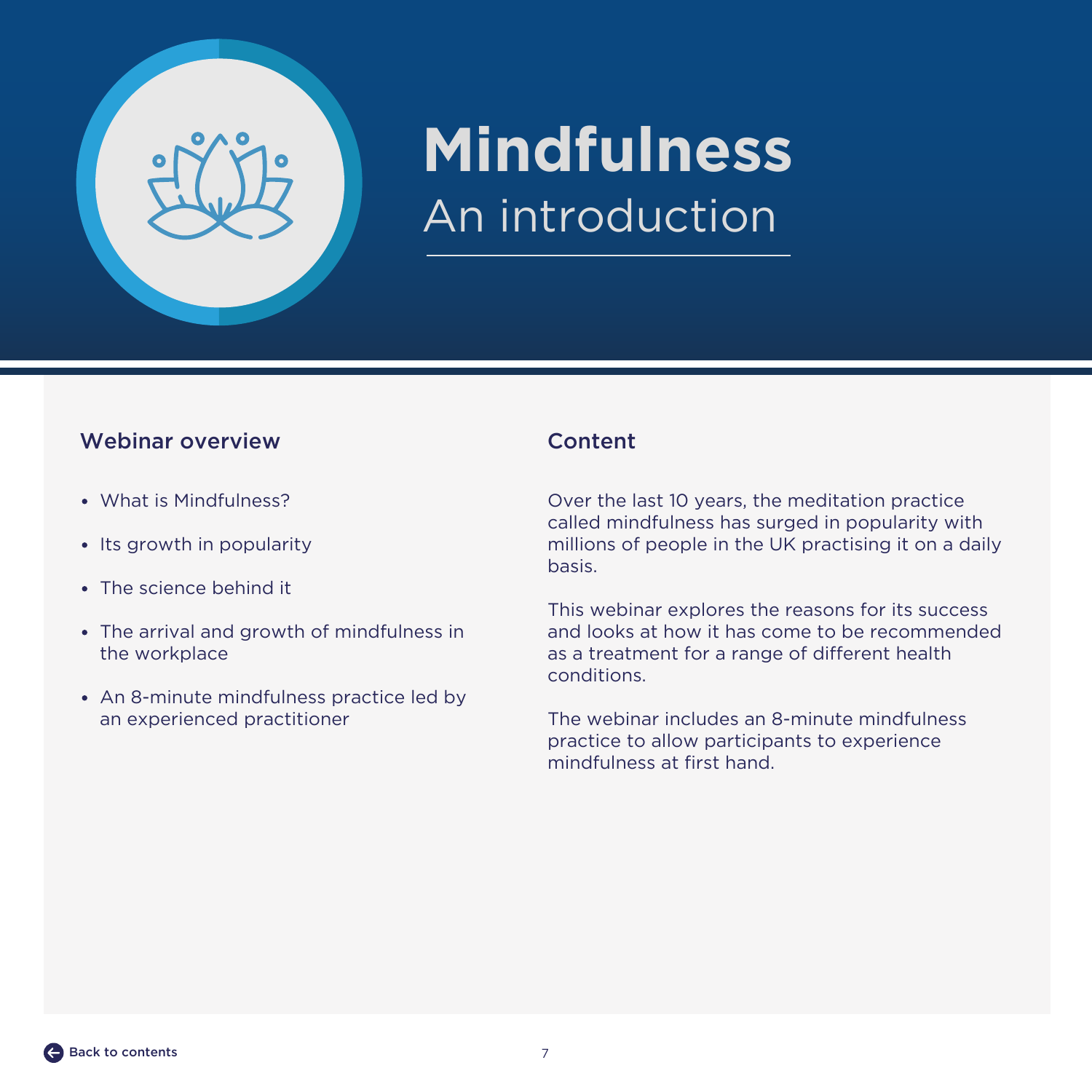<span id="page-7-0"></span>

## **Why sleep matters**

### Webinar overview Content

- What sleep is
- Sleep cycles and the stages of sleep
- Why we need sleep
- Common sleep disorders
- How our sleep needs change during different life stages
- What happens when we don't get enough sleep
- Impact of poor sleep at work
- How to improve the quantity and quality of your sleep

1 in 4 people in the UK suffer with a sleeping disorder. That's a shocking statistic but the fact is that many of us suffer in silence, accepting poor quality sleep as a fact of life.

This webinar draws on the latest research in neuroscience to explain what sleep is and why getting the right quality and quantity of it, is so important.

It will look at sleep cycles and the different sleep stages. It will identify different sleep disorders and how our sleep needs change at different stages of our lives. It will also offer a range of solutions for those who struggle to sleep well.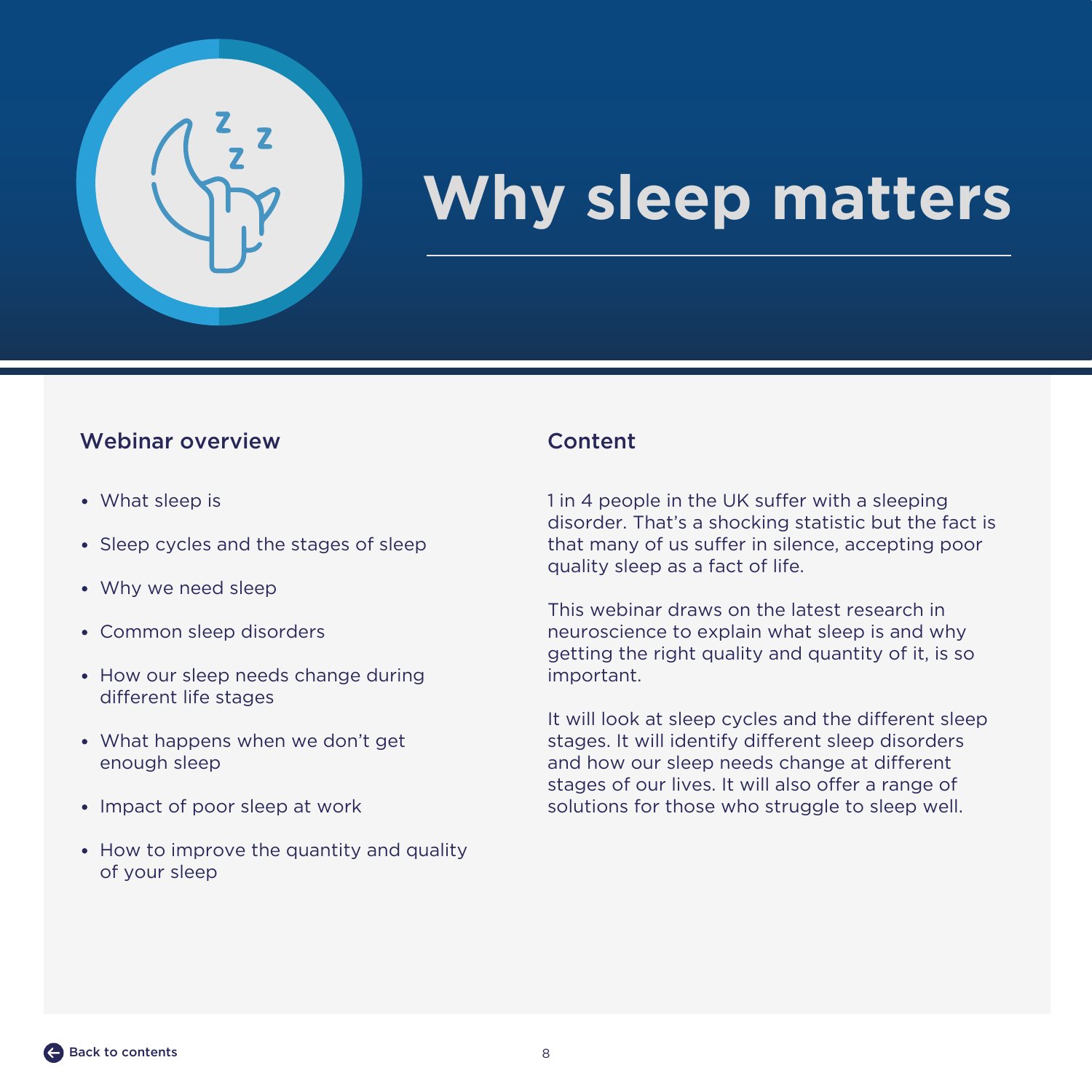<span id="page-8-0"></span>

## **The importance of financial wellbeing**

### Webinar overview Content

- Understanding financial wellbeing
- The reasons many people are struggling
- The state of our personal finances in the cost-of-living crisis
- How financial wellbeing affects other areas of our wellbeing
- What leads people into financial difficulty
- Some steps we can take to protect our finances
- How BWC has helped people experiencing financial problems

A decade and more of slow wage growth, a long-lasting pandemic and a cost-of-living crisis that has seen inflation surge and energy costs soar, have meant that many households have seen their incomes plummet. In these circumstances, maximising income and knowing what support is available, are key in navigating and reducing the impact of the cost-of-living hike.

This webinar looks at the state of personal finances in the UK. We'll explore what we mean by financial wellbeing and how it links into other important areas of our wellbeing, like mental health. We'll also look at some steps we can take to protect our finances and identify some key sources of support, including the Bank Workers Charity.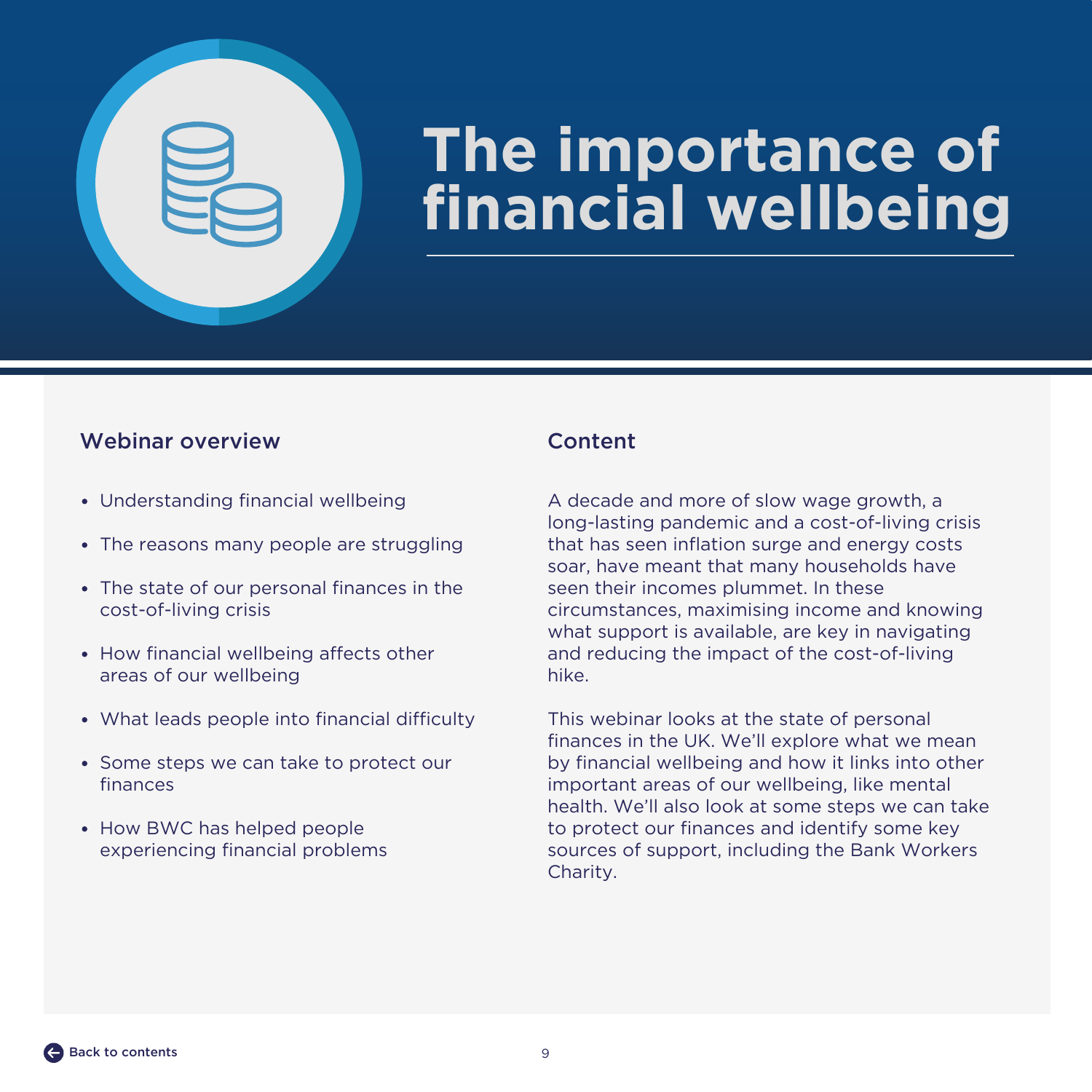<span id="page-9-0"></span>

## **Fertility and pregnancy loss**

### Webinar overview Content

- The different paths to having a child
- Effects of fertility treatment on wellbeing
- Impact of pregnancy loss
- Supporting someone you know that has experienced loss
- Examples of support in the workplace
- Other sources of support

Approximately 1 in 6 couples are affected by infertility and 1 in 4 pregnancies end in loss during pregnancy or birth.

You only have to start talking about these subjects to realise that many people around you have their own experiences to share. But somehow, these issues still carry a lot of shame, and they remain difficult to talk about.

In this webinar, we talk openly to understand the varied paths to having a child, the effects of fertility treatment on wellbeing and provide some examples of support in the workplace. We also address the different types of pregnancy loss, how it impacts all genders and how to support someone you know that has experienced loss.

This webinar is designed for, and open to, all genders.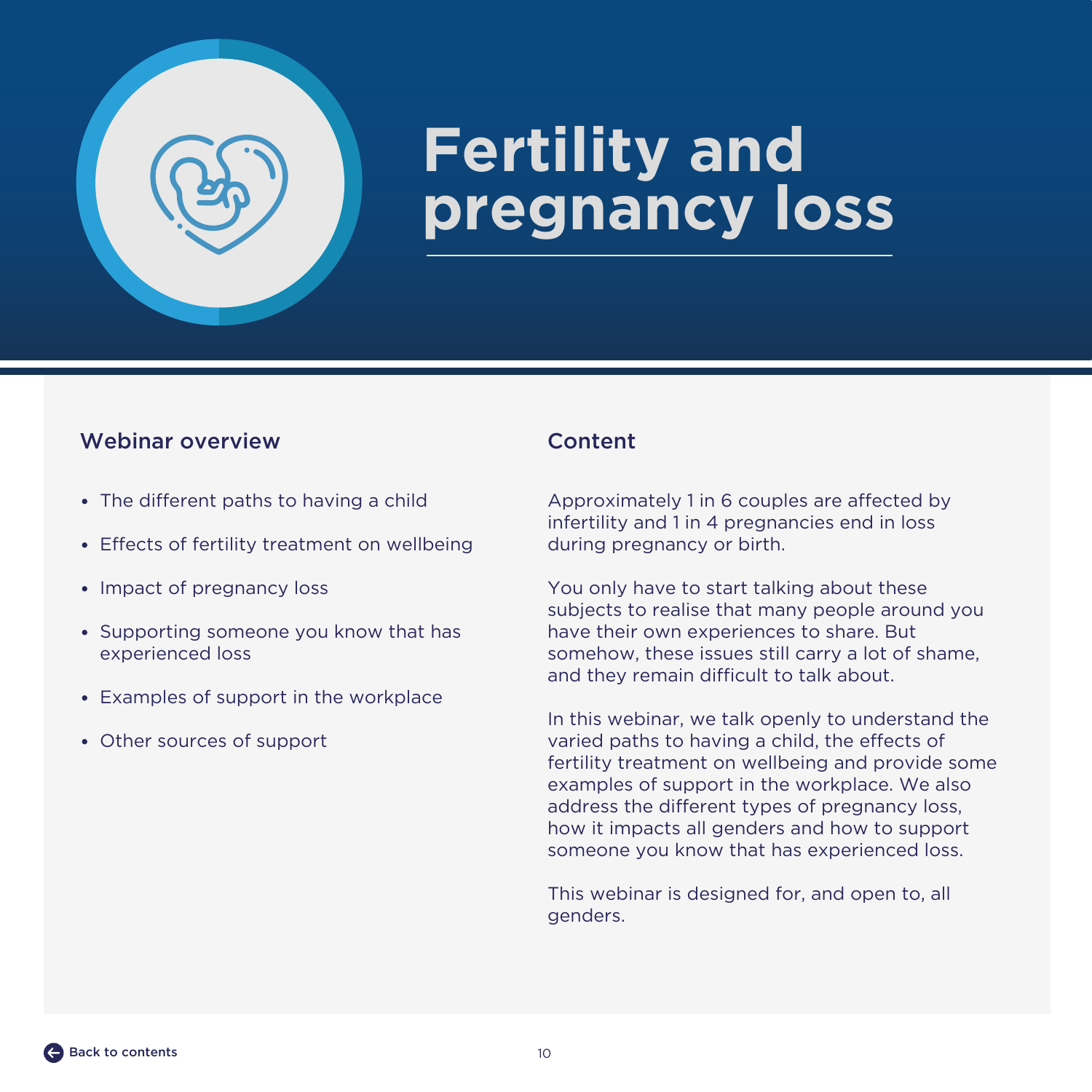<span id="page-10-0"></span>

## **Men's health**

### Webinar overview Content

- Disparities between genders in seeking healthcare
- The challenges of different life stages
- The influence of social media on men's health
- Mental health and emotional wellbeing
- Impact of relationships on health
- Where to get support

Every demographic has its own critical issues when it comes to healthcare. For men, two things stand out. The suicide rate is worryingly high, whilst prostate cancer is the most commonly diagnosed cancer in the UK.

The persistence of these health issues and others among men is aggravated by their reluctance to visit their GP, to seek help from a counsellor or to ask for support.

In this webinar, we consider some key issues in men's health, and explore the pivotal life stages that can create greater challenges for health. We look at how we can support each other, and what support is specifically available for men.

This webinar is designed for, and open to, all genders.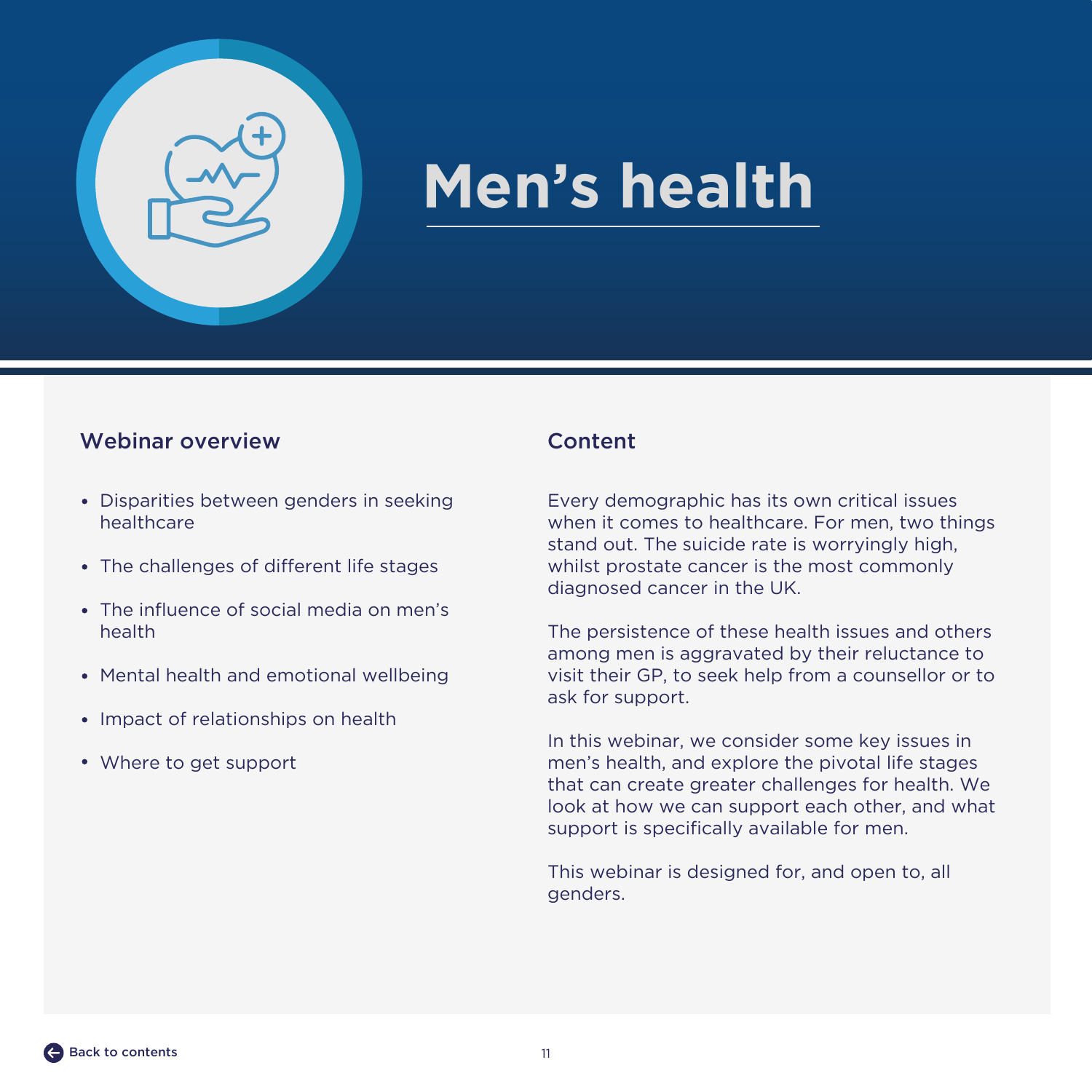<span id="page-11-0"></span>

## **The menopause**

### Webinar overview Content

- What is the perimenopause and the menopause?
- Who does it affect and how?
- Why are we only starting to talk about it now?
- Impact of the menopause at work
- Examples of support in the workplace
- Other sources of support

The menopause affects everyone, whether directly or indirectly, however it is still stigmatised and there is very little awareness about what it is, and how it's experienced.

It usually occurs in mid-life, between ages 45-55, although the menopause is possible at any age. Most will get menopausal symptoms, but may not recognise them as such, or know who to talk to about it.

This webinar looks at both the perimenopause (the transition into menopause) and the menopause, examines the silence around the subject, and provides guidance on where to get specialised support.

It also looks at the huge impact of menopause in the workplace, and at how some employers are becoming menopause-friendly.

This webinar is designed for, and open to, all genders.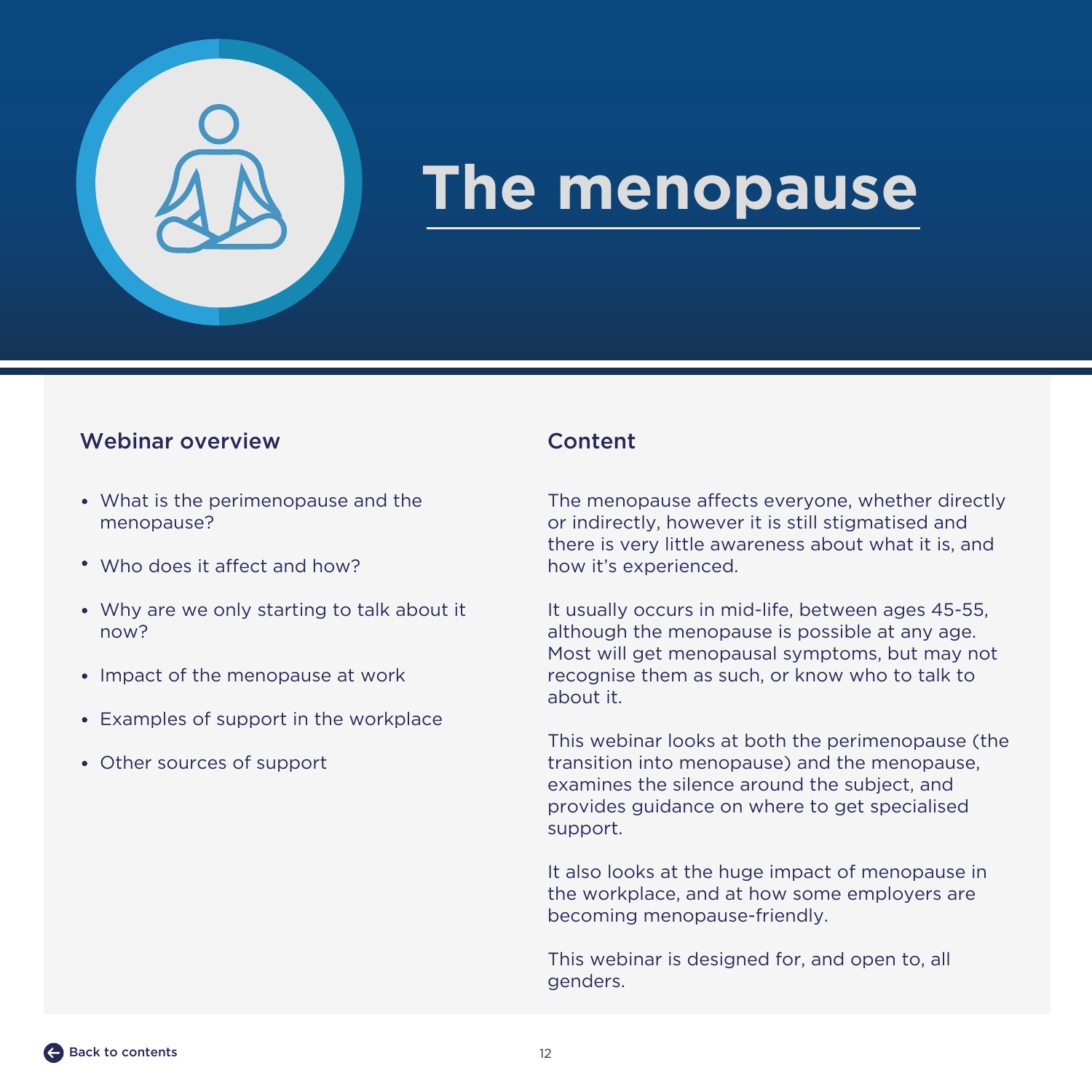<span id="page-12-0"></span>

## **Dementia, carers and wellbeing**

### Webinar overview Content

- Dementia and the early signs
- The unique challenges of caring for someone with dementia
- Supporting the wellbeing of carers and people with dementia
- Lifestyle changes that can reduce the risk of developing dementia
- Examples of the Bank Workers Charity support
- Innovation in dementia support

It's estimated that 1 in 14 people aged over 65 has dementia, and the likelihood of developing it increases significantly with age. In fact, 1 in 6 people over 80 live with the condition.

It is an unpredictable and progressive disease, with no cure at present. Carers and those with dementia can find themselves isolated, frustrated and emotionally exhausted.

In this webinar we look at what dementia is and the unique challenges of being a carer for someone with dementia. We explore some of the not-so obvious lifestyle changes that help lower our risk. Lastly, we examine the support available, through the Bank Workers Charity and the innovation in dementia support generally.

This webinar is designed for and open to all those who have no experience of caring or dementia and those who do.

[Back to contents](#page-1-0)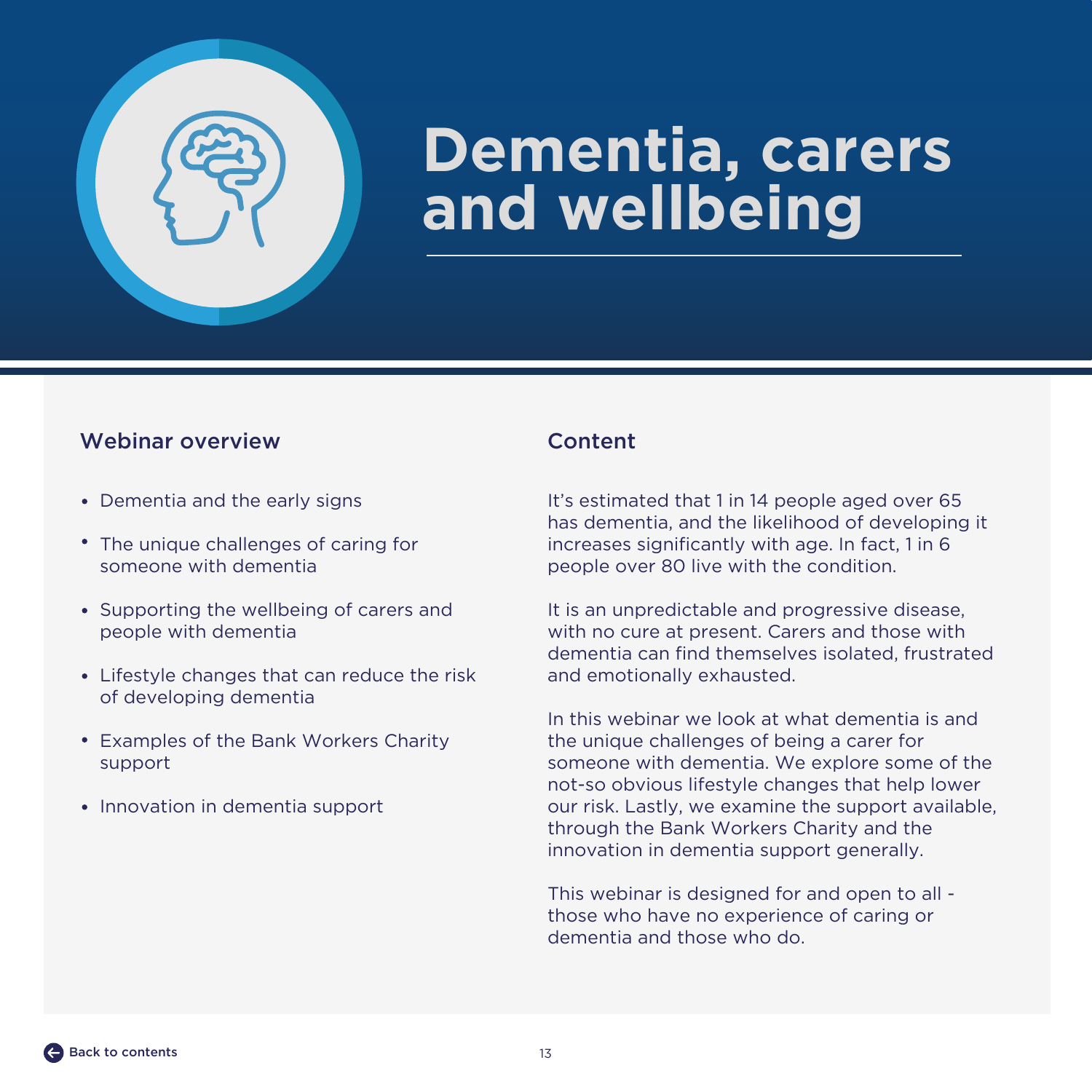<span id="page-13-0"></span>

## **The needs of carers**

### Webinar overview Content

- The UK caring landscape
- The impact of the pandemic on carers
- The wellbeing of carers
- Carers in the workplace
- The positives of caring
- Support for carers, including examples of the Bank Workers Charity support

It's been estimated that unpaid carers in the UK save the economy £132 billion pounds a year more than the full cost of the NHS.

Yet, despite the enormity of their contribution, carers remain undervalued societally.

This session explores the landscape around caring in the UK and focuses on the additional burden on carers which has been created by the pandemic. It will also highlight the positive aspects of caring and, using examples from real life, will identify important sources of support.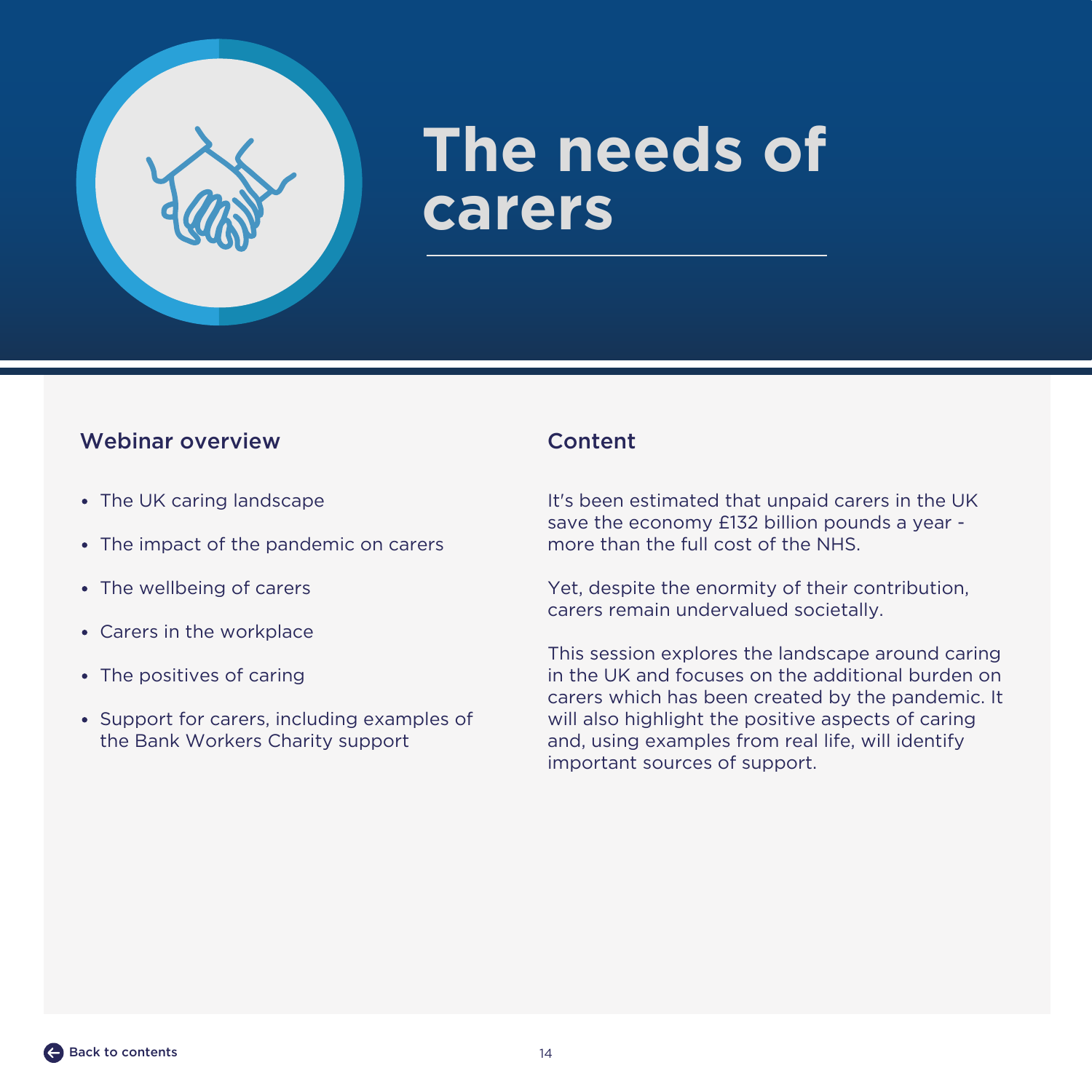<span id="page-14-0"></span>

## **Social wellbeing and loneliness**

### Webinar overview Content

- The rise of social wellbeing
- Why social wellbeing is important
- Loneliness and how it affects us
- Loneliness and the pandemic
- Loneliness in the workplace
- Steps we can take to combat loneliness

Until the pandemic, social wellbeing took a back seat behind mental health and physical wellbeing in most organisations' thinking about wellbeing at work. Covid-19 has changed all that.

With large numbers of employees working remotely and missing out on the social dimension of work, the pandemic has revealed just how important social wellbeing is.

Loneliness has been found to have the same negative health impact as smoking 15 cigarettes a day. And recent research has shown the importance of even small-scale social exchanges, to our overall wellbeing.

This webinar will explore social wellbeing and the impact of loneliness at work and will identify some steps we can take to make our workplace environment more supportive of our social wellbeing needs.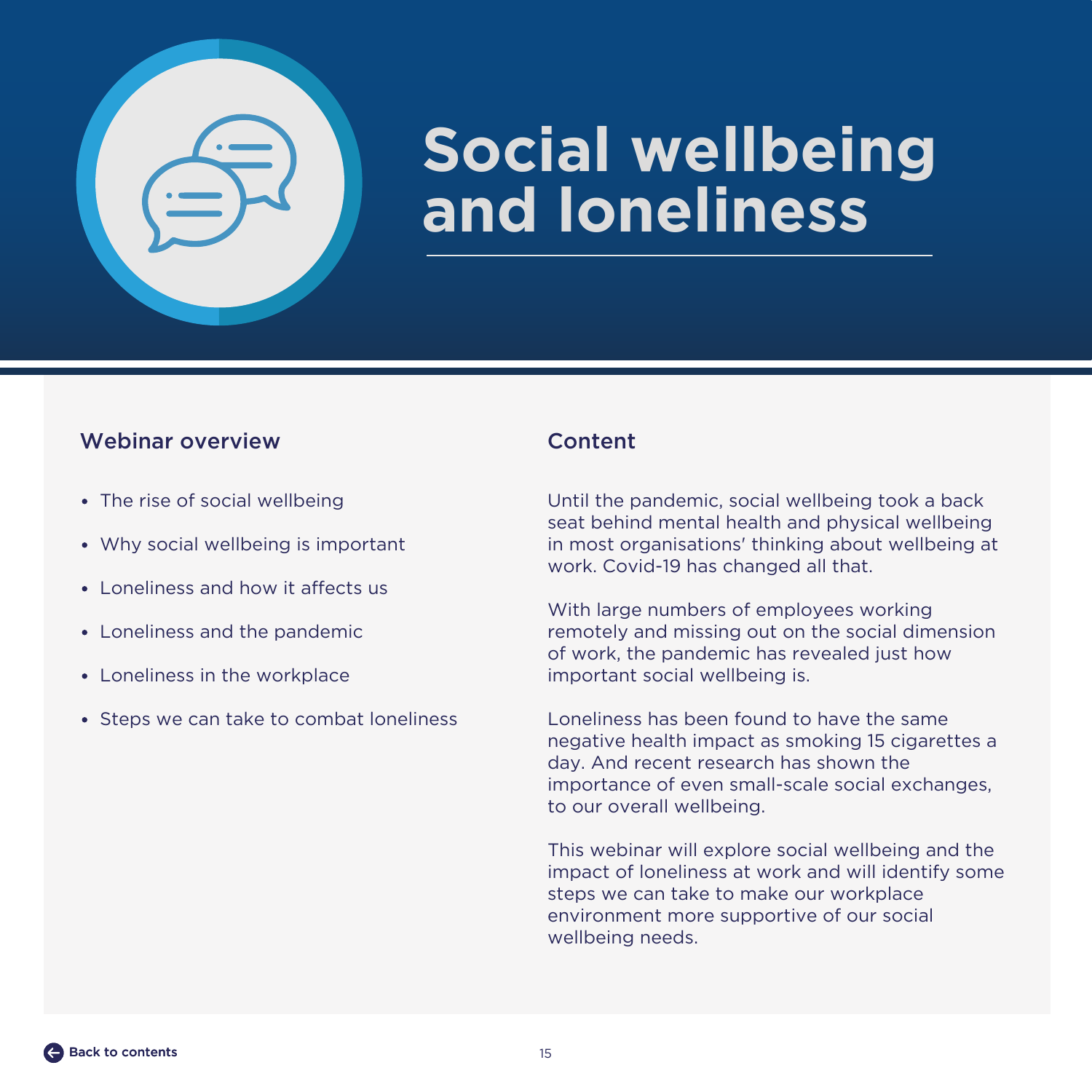<span id="page-15-0"></span>

## **Understanding grief and supporting bereaved colleagues**

### Webinar overview Content

- What grief is
- Common bereavement responses
- Grief during the pandemic
- The most and least helpful things for a bereaved person
- What to say and what not to say
- Managerial considerations

Losing someone close to us is one of the most difficult experiences we have to deal with in our lives and nothing can quite prepare us for it.

When grief strikes, it can affect us in a remarkable variety of ways, many of them unexpected.

This webinar aims to provide an understanding of grief and the impact it can have. It recognises the difficulty many of us have in talking about loss and identifies the best ways to support someone that has experienced a bereavement.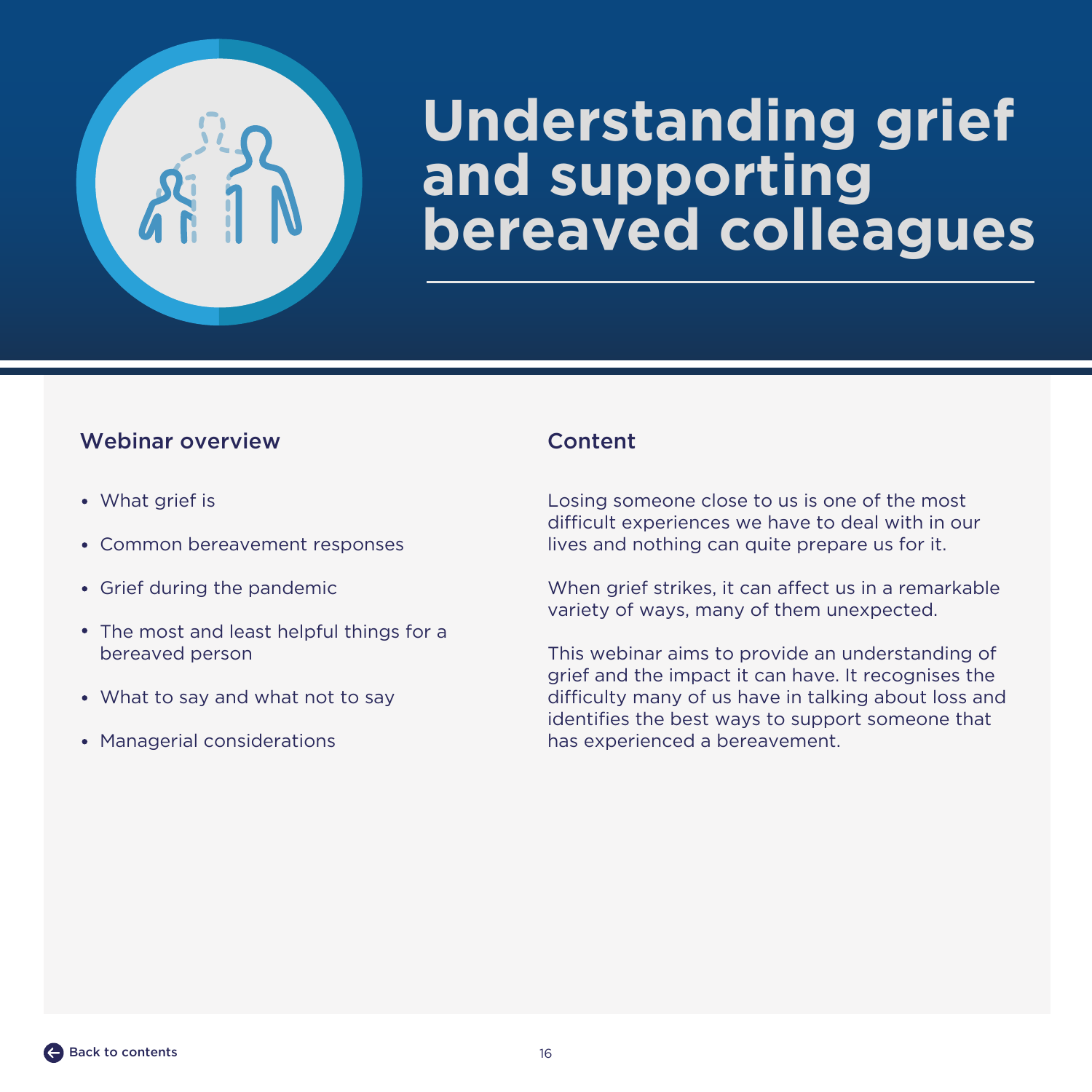<span id="page-16-0"></span>

### **Back to the office** Managing anxiety and making a safe return

### Webinar overview Content

- The challenges we've faced
- What we've learnt
- What causes anxiety and how does it affect us?
- Remaining uncertainties
- Returning to the office the concerns we have
- Strategies for managing anxiety about the return
- Sources of support

In March 2020 we saw a pandemic-driven transformation in workplace culture. Remote working and connecting with colleagues through digital channels became the norm for many people.

Employees and businesses had to act quickly to adapt to this new environment, against the terrifying backdrop of a raging pandemic. Against expectations, employees adjusted very effectively to home working; so much so, that most businesses in the UK saw no dip in productivity.

With the pandemic waning, businesses planned for the return to the office, with a hybrid way of working being the operating model chosen by most organisations.

This webinar explores the relationship between change, uncertainty and anxiety and looks at some strategies we can adopt that will help us deal with any fears we have, to negotiate a safe return.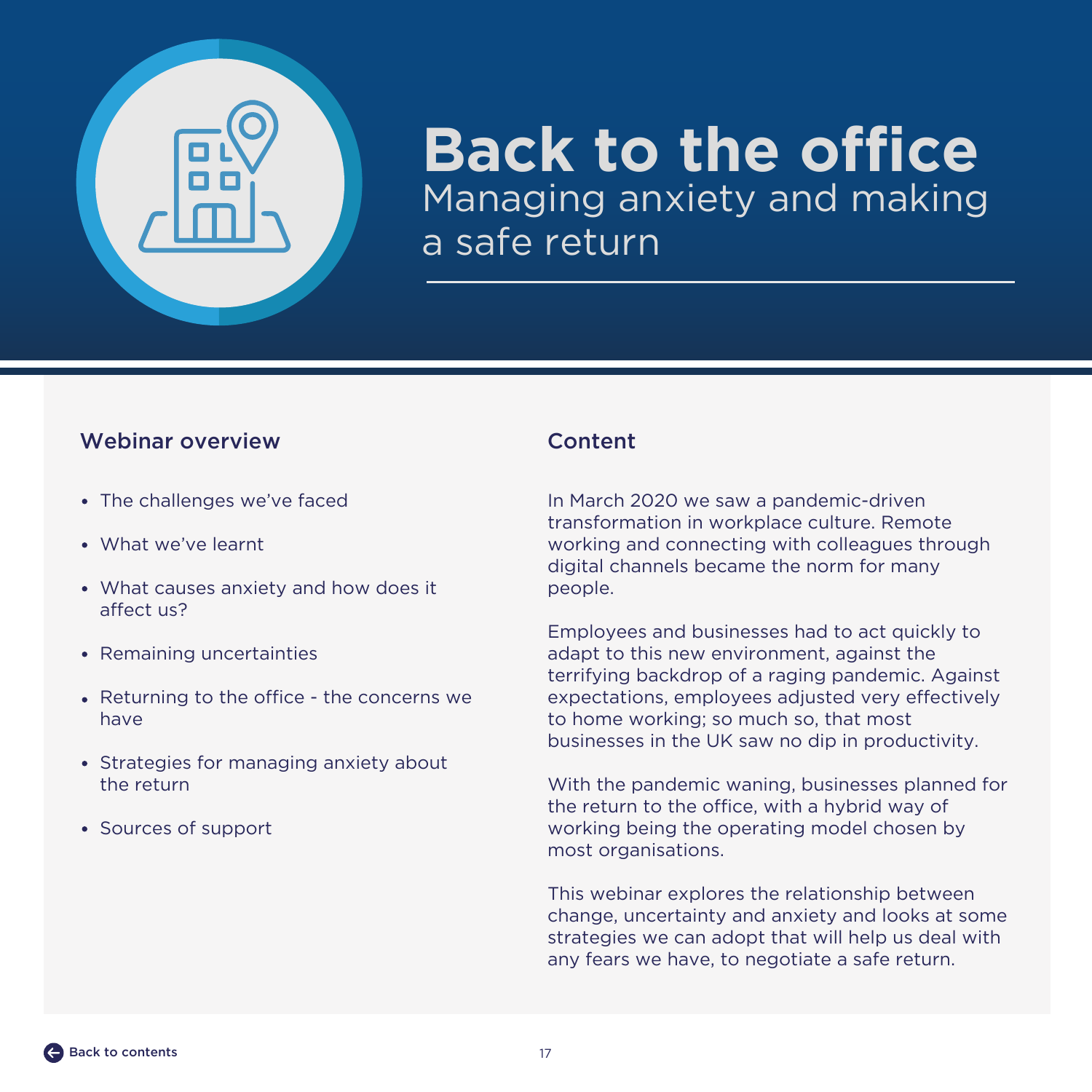<span id="page-17-0"></span>

## **Positive mental health at work**

### Webinar overview Content

- What is good mental health?
- The facts about mental health at work and in society
- Mental health and stigma
- Overview of mental health conditions
- Special focus on stress, anxiety and depression
- Recognising the signs that someone may be struggling with a mental health problem
- Looking after your own mental health

Mental health problems cost UK businesses between £33 billion and £42 billion a year and the economy overall, a huge £100 billion.

Over and above these financial costs there are millions of people whose mental health problems are having a huge negative impact on their wellbeing and quality of life.

A growing awareness of these personal and organisational costs has led many businesses to make tackling mental health at work a strategic priority.

This webinar provides an overview of mental health problems and looks at how work can reduce or exacerbate their impact. It will also offer some ideas for managing your own mental health.

[Back to contents](#page-1-0)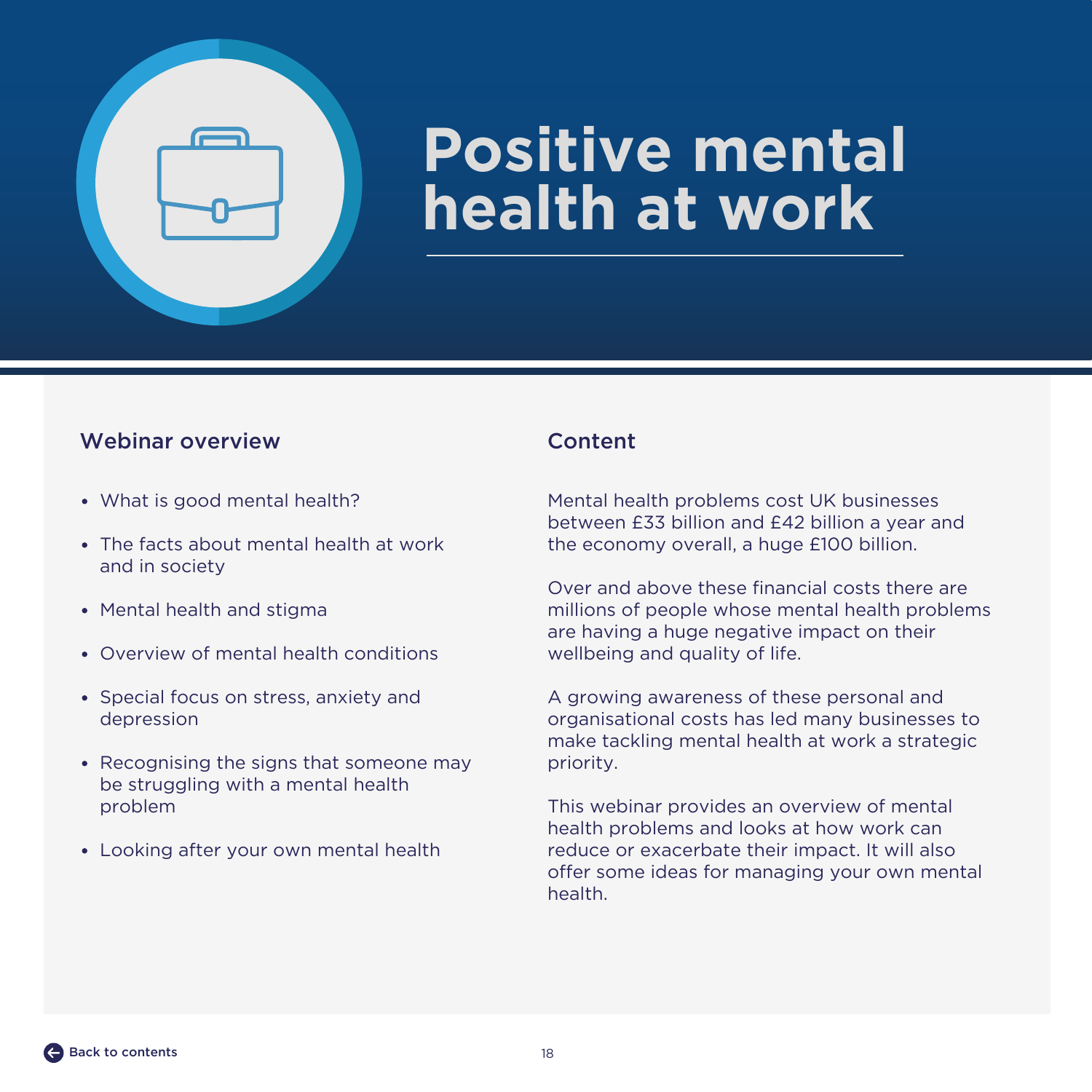<span id="page-18-0"></span>

## **The importance of taking a break**

### Webinar overview Content

- What the science tells about taking breaks
- Our natural body rhythms
- The benefits of taking breaks
- The consequences of working without breaks
- Putting it into practice
- What kind of breaks work best?

There is only so long that we can undertake demanding physical activity before our performance begins to falter and we know to take a break.

This is just as true of mental activity, yet we seldom stop to give the brain its opportunity to take a rest. A recent study found that a large proportion of employees take no breaks whatsoever, other than lunch, during their working day whether at home or the office.

This webinar looks at how and why high-quality work performance can't be sustained without periodic rests from task. It draws on the latest research from neuroscience to show that breaks are vital, and it identifies the frequency of breaks that have been shown to enable strong performance. It also looks at the different kinds of breaks you can take and how they can be scheduled into the working day.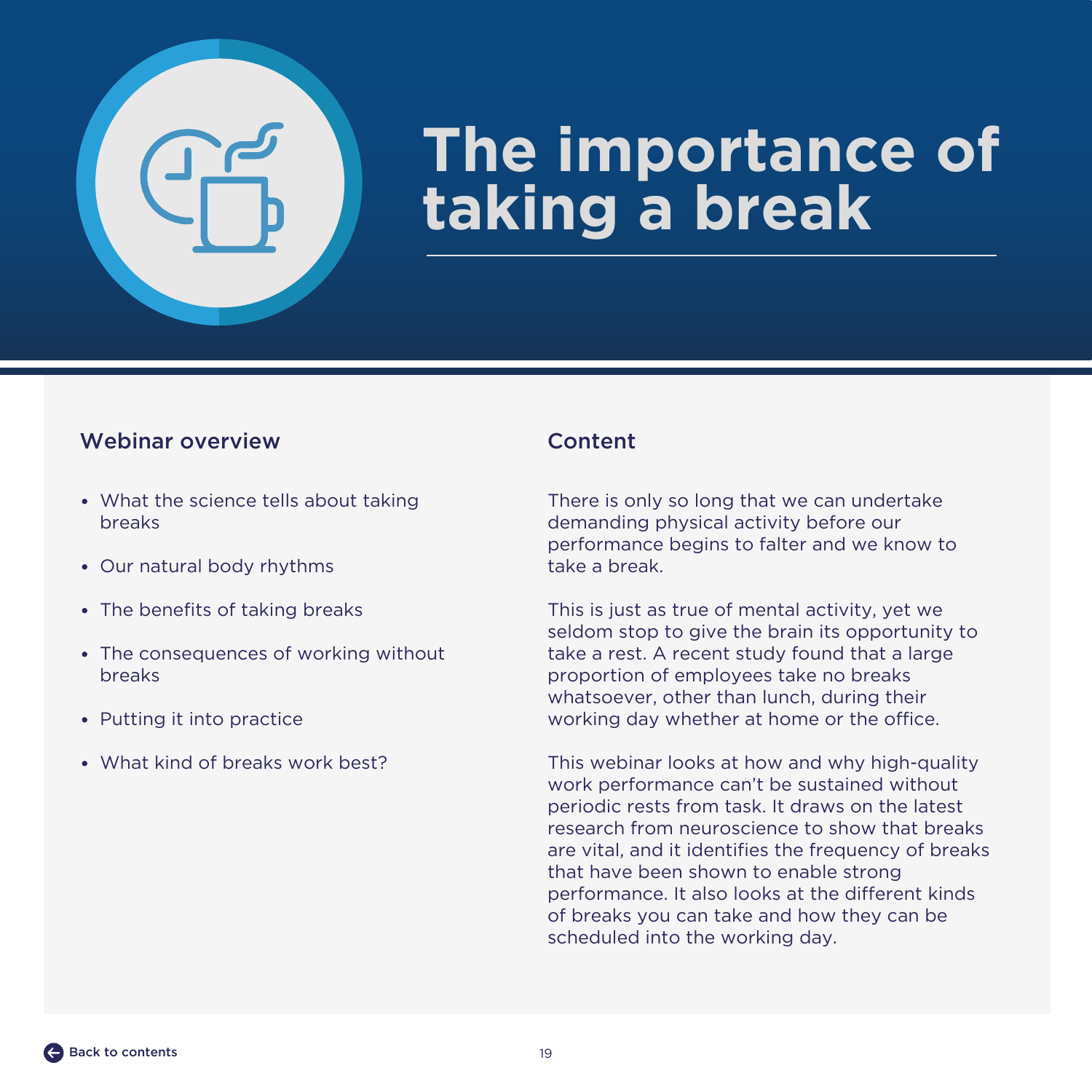<span id="page-19-0"></span>

## **Understanding and managing burnout**

### Webinar overview Content

- What is burnout?
- Burnout symptoms
- Who is susceptible to burnout?
- The relationship between pressure and burnout
- The workplace causes
- How individuals and employers can minimise the risk of burnout

Burnout has become a growing problem for employees and businesses and the pandemic hasn't helped. One study suggested 52% of employees reported feeling burnt-out in May 2021.

Described by the World Health Organisation as a condition "resulting from workplace stress that hasn't been successfully managed", burnout has severe consequences, usually resulting in exhaustion and complete disaffection with work. But importantly it is avoidable.

This webinar looks at who burnout affects and how, and identifies some steps we can take to minimise the risk that we become affected by it.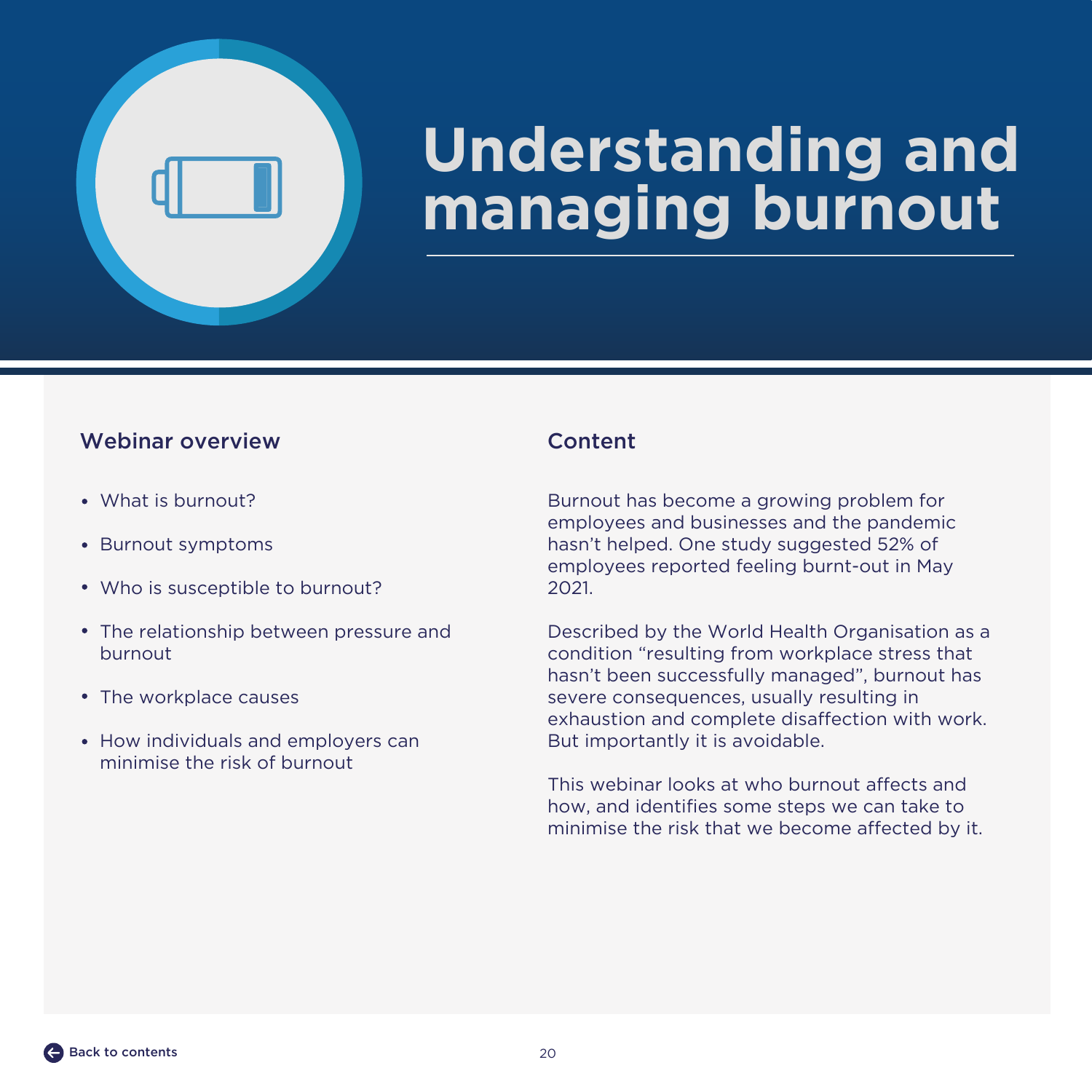<span id="page-20-0"></span>

## **Children and young people's mental health**

### Webinar overview Content

- Children's mental health during the pandemic
- Common mental health problems
- Spotting the signs
- Social media and mental health
- Bank Workers Charity support for children's mental health
- Other sources of support

The last two years have been a difficult time for children's mental health. The pandemic brought three lockdowns, social isolation and levels of uncertainty that few children have ever experienced. Almost inevitably this had an impact on their mental health, with 1 in 6 identified as having a probable mental health condition in 2021. (Up from 1 in 9 in 2017).

In this webinar we will be looking at common mental health problems and their prevalence among children and young people.

We will also be exploring the impact of some of the factors that can affect their mental health, like uncertainty and social media, and we'll draw attention to a range of resources available to help children and the parents supporting them.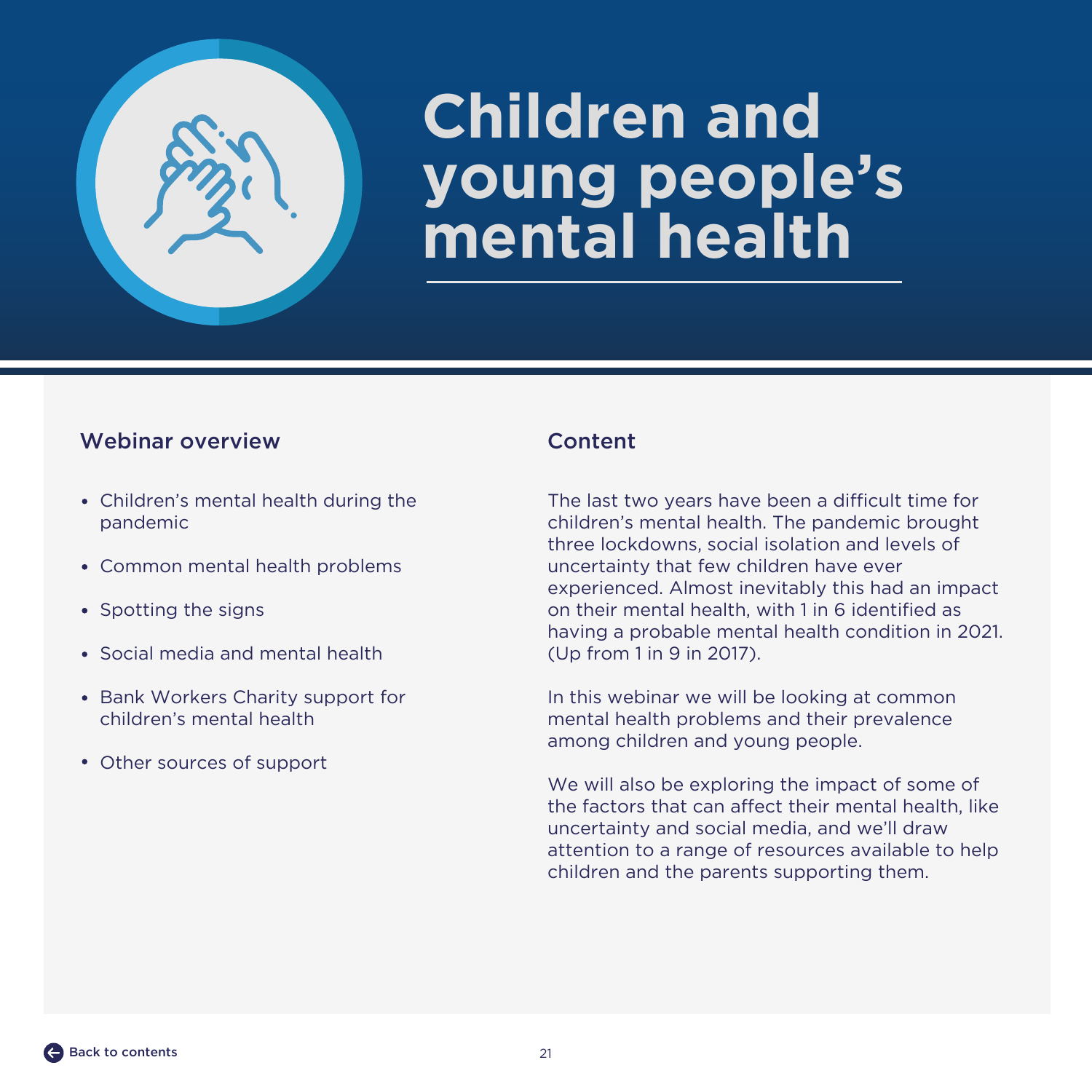## <span id="page-21-0"></span>**Understanding teenage behaviours**

### Webinar overview Content

- Teenage years the challenge for parents
- Understanding the neurological changes children go through during adolescence
- The teenage brain and its impact on behaviours
- Support available from BWC for teenagers and their parents
- Other sources of support and information

The teenage years can be a challenging time for youngsters who are adapting to unprecedented physical, hormonal and psychological changes. It is an equally difficult time for parents, who do their best to support their children but who can face a variety of challenging behaviours.

Over the last 10 years the teenage brain has been the subject of considerable research by neuroscientists and their findings are causing us to review some long-held assumptions about teenagers and how and why they behave the way they do.

This session will explain these findings and show why we may need to rethink some ideas about teenagers that we've long taken for granted.

The session will also consider the support available to parents through Bank Workers Charity as well as identifying other sources of information and assistance.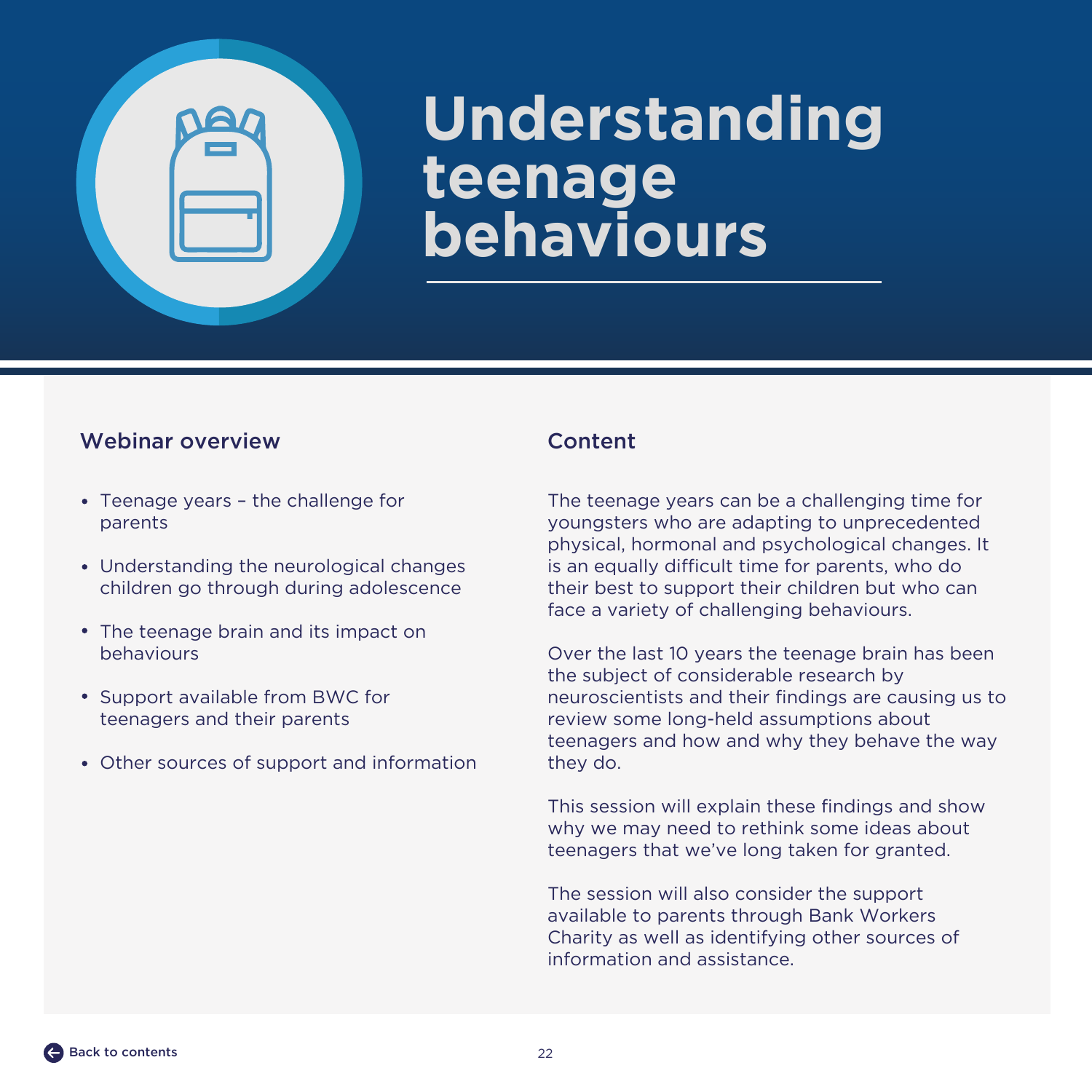<span id="page-22-0"></span>

## **Wellbeing for working parents**

### Webinar overview Content

- Returning to work after primary caregiver leave (e.g. maternity, paternity leave etc)
- Parental wellbeing across different life stages
- The additional pressures on parents of disabled children
- Parental burnout
- Where to get support

Before the working day has even begun, many parents describe already having done 'one job'. It's a constant juggling act.

And if it wasn't already challenging enough, the strains of the pandemic and particularly the periods of school closures, escalated parental burnout to new levels.

In this webinar we look at the wellbeing issues affecting parents across different life phases - as they transition back to work after primary care giver leave and whilst parenting teenagers and adult children.

We also examine the additional pressures on parents of disabled children and reflect on what support is available to help boost resilience.